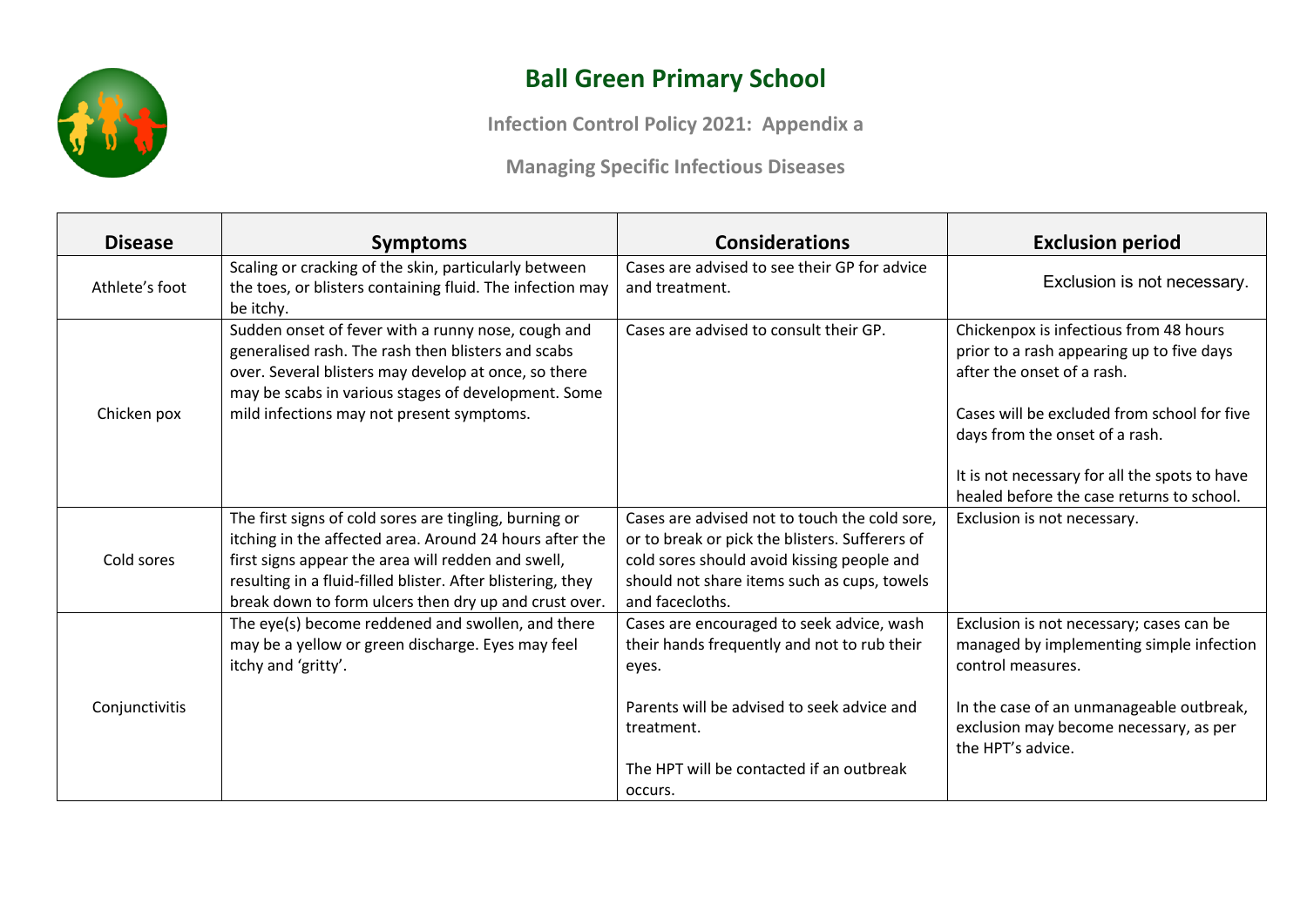| Coronavirus (COVID-<br>19)       | A new, continuous cough, a high temperature and a<br>loss of, or change in, sense of smell or taste are the<br>main symptoms of coronavirus.                                                                                                                                    | Cases will be sent home and advised to self-<br>isolate for 10 days, and encouraged to get a<br>coronavirus test.<br>The DfE helpline and, in some cases, the<br>local HPT will be contacted if an outbreak<br>occurs. | Cases will be required to self-isolate at<br>home for 10 days.                                                                                                                                                 |
|----------------------------------|---------------------------------------------------------------------------------------------------------------------------------------------------------------------------------------------------------------------------------------------------------------------------------|------------------------------------------------------------------------------------------------------------------------------------------------------------------------------------------------------------------------|----------------------------------------------------------------------------------------------------------------------------------------------------------------------------------------------------------------|
| Food poisoning                   | Symptoms normally appear within one to two days of<br>contaminated food being consumed, although they<br>may start at any point between a few hours and<br>several weeks later. The main symptoms are likely to<br>be nausea, vomiting, diarrhoea, stomach cramps and<br>fever. | Cases will be sent home.<br>The HPT will be contacted where two or<br>more cases with similar symptoms are<br>reported.<br>The cause of a food poisoning outbreak will<br>always be investigated.                      | Cases will be excluded until 48 hours have<br>passed since symptoms were present.<br>For some infections, longer exclusion<br>periods may be required. The HPT will<br>advise in such cases.                   |
| Giardia                          | Symptoms include abdominal pain, bloating, fatigue<br>and pale, loose stools.                                                                                                                                                                                                   | Cases will be sent home.<br>The HPT will be contacted where two or<br>more cases with similar symptoms are<br>reported.                                                                                                | Cases will be excluded until 48 hours have<br>passed since symptoms were present.                                                                                                                              |
| Salmonella                       | Symptoms include diarrhoea, headache, fever and, in<br>some cases, vomiting.                                                                                                                                                                                                    | Cases will be sent home.<br>The HPT will be contacted where two or<br>more cases with similar symptoms are<br>reported.                                                                                                | Cases will be excluded until 48 hours have<br>passed since symptoms were present.                                                                                                                              |
| Typhoid and<br>paratyphoid fever | Symptoms include tiredness, fever and constipation.<br>The symptoms or paratyphoid fever include fever,<br>diarrhoea and vomiting.                                                                                                                                              | All cases will be immediately reported to the<br>HPT.                                                                                                                                                                  | Cases will be excluded whilst symptomatic<br>and for 48 hours after symptoms have<br>resolved.<br>Environmental health officers or the HPT<br>may advise the school to issue a<br>lengthened exclusion period. |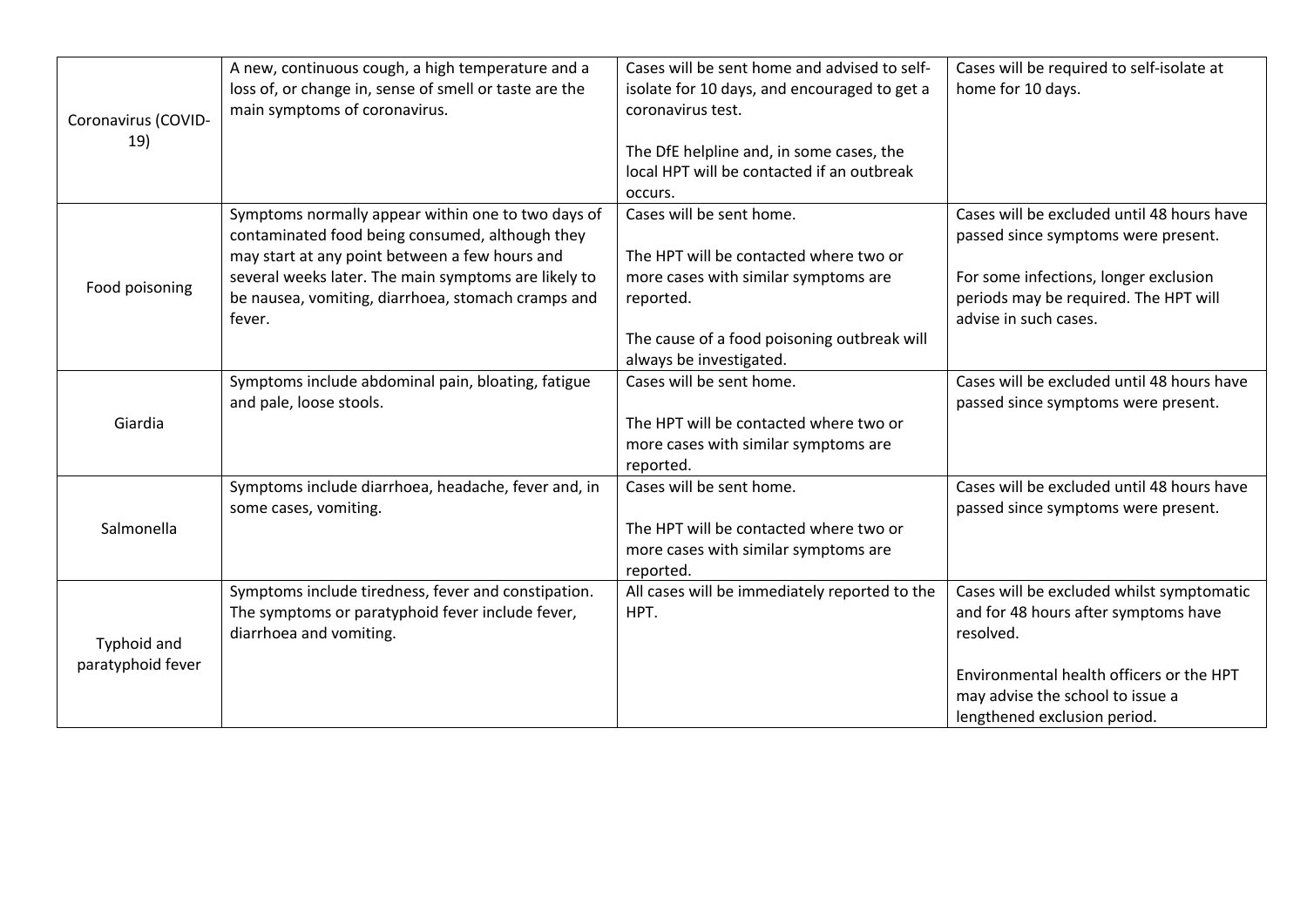| E. coli<br>(verocytotoxigenic or<br>VTEC) | Symptoms vary but include diarrhoea, abdominal<br>cramps, headaches and bloody diarrhoea.                                                                                                               | Cases will immediately be sent home and<br>advised to speak to their GP.                                                  | Cases will be excluded whilst symptomatic<br>and for 48 hours after symptoms have<br>resolved.<br>Where the sufferer poses an increased risk,<br>for example, food handlers, they will be<br>excluded until a negative stool sample has<br>been confirmed.<br>The HPT will be consulted in all cases.                                                                                                         |
|-------------------------------------------|---------------------------------------------------------------------------------------------------------------------------------------------------------------------------------------------------------|---------------------------------------------------------------------------------------------------------------------------|---------------------------------------------------------------------------------------------------------------------------------------------------------------------------------------------------------------------------------------------------------------------------------------------------------------------------------------------------------------------------------------------------------------|
| Gastroenteritis                           | Symptoms include three or more liquid or semi-liquid<br>stools in a 24-hour period.                                                                                                                     | The HPT will be contacted where there are<br>more cases than usual.                                                       | Cases will be excluded until 48 hours have<br>passed since symptoms were present.<br>If medication is prescribed, the full course<br>must be completed and there must be no<br>further symptoms displayed for 48 hours<br>following completion of the course before<br>the cases may return to school.<br>Cases will be excluded from swimming for<br>two weeks following their last episode of<br>diarrhoea. |
| Bacillary dysentery<br>(Shigella)         | Symptoms include bloody diarrhoea, vomiting,<br>abdominal pain and fever. It lasts four to seven days<br>on average, but potentially several weeks.                                                     | The school will contact the HPT.                                                                                          | Microbiological clearance is required for<br>some types of shigella. The HPT will advise.                                                                                                                                                                                                                                                                                                                     |
| Campylobacter                             | Symptoms include diarrhoea, headache, fever and, in<br>some cases, vomiting.                                                                                                                            |                                                                                                                           | Cases will be excluded until 48 hours have<br>passed since symptoms were present.                                                                                                                                                                                                                                                                                                                             |
| Cryptosporidiosis                         | Symptoms include abdominal pain, diarrhoea and<br>occasional vomiting.                                                                                                                                  |                                                                                                                           | Cases will be excluded until 48 hours have<br>passed since symptoms were present.                                                                                                                                                                                                                                                                                                                             |
| Glandular fever                           | Symptoms include severe tiredness, aching muscles,<br>sore throat, fever, swollen glands and occasionally<br>jaundice.                                                                                  | The sufferer may feel unwell for several<br>months and the school will provide<br>reasonable adjustments where necessary. | Exclusion is not necessary, and cases can<br>return to school as soon as they feel well.                                                                                                                                                                                                                                                                                                                      |
| Hand, foot and<br>mouth disease           | Symptoms include a fever, reduced appetite and<br>generally feeling unwell. One or two days later, a rash<br>with blisters will develop on cheeks, hands and feet.<br>Not all cases will have symptoms. |                                                                                                                           | Exclusion is not necessary, and cases can<br>return to school as soon as they feel well.                                                                                                                                                                                                                                                                                                                      |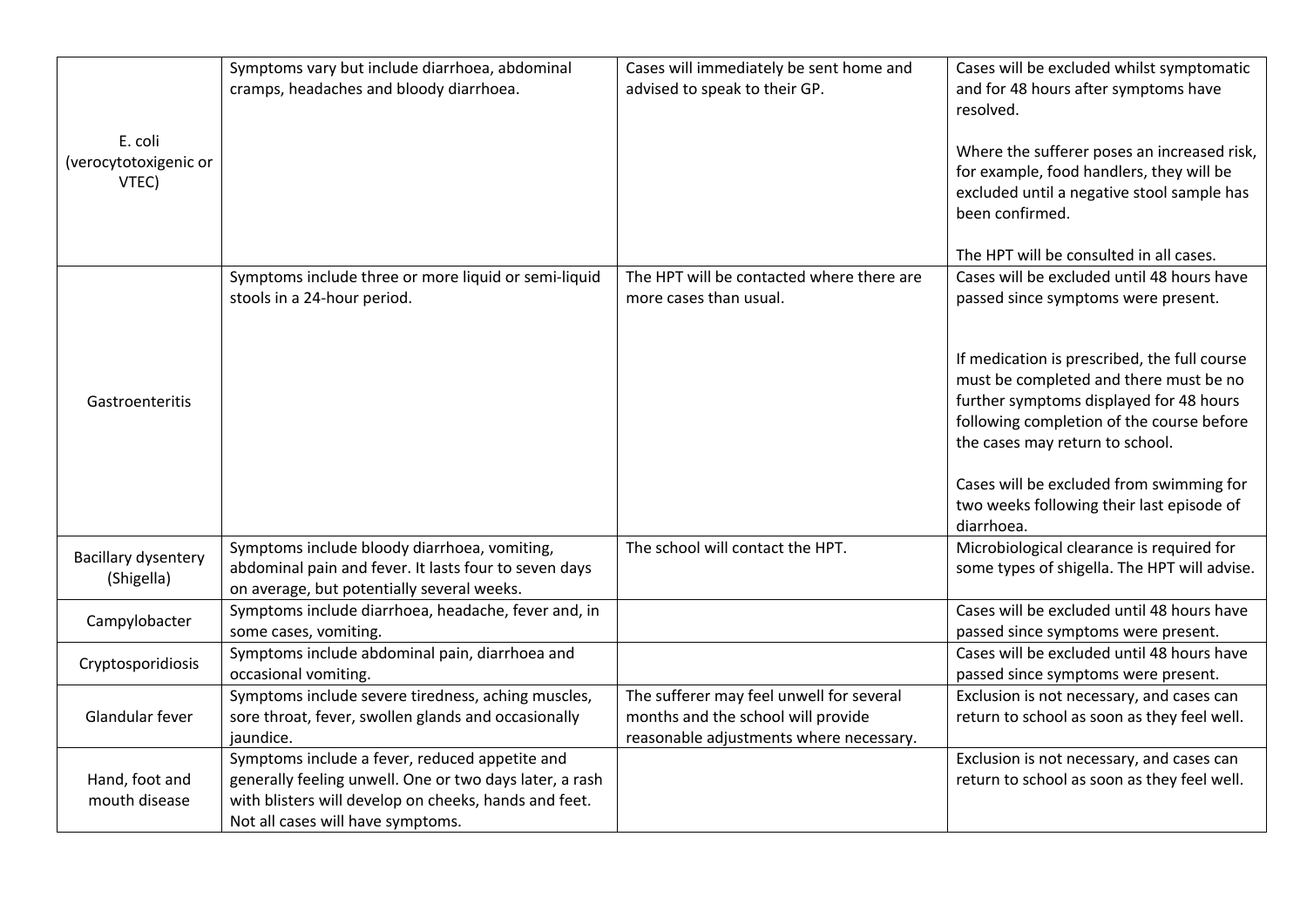|                    | Other than the detection of live lice or nits, there are<br>no immediate symptoms until two to three weeks<br>after infection, where itching and scratching of the | Treatment is only necessary when live lice<br>are seen.                                                                                                                                                                                 | Exclusion is not necessary, as headlice are<br>not considered a health hazard.                                                                                                                               |
|--------------------|--------------------------------------------------------------------------------------------------------------------------------------------------------------------|-----------------------------------------------------------------------------------------------------------------------------------------------------------------------------------------------------------------------------------------|--------------------------------------------------------------------------------------------------------------------------------------------------------------------------------------------------------------|
|                    | scalp occurs.                                                                                                                                                      | Staff are not permitted to inspect any pupil's<br>hair for head lice.<br>If a staff member incidentally notices head<br>lice in a pupil's hair, they will inform the<br>pupil's parents and advise them to treat<br>their child's hair. | In severe, ongoing cases, the LA does have<br>the power to exclude. This use of power<br>must be carefully considered, and<br>exclusion should not be overused.                                              |
| <b>Head lice</b>   |                                                                                                                                                                    | Upon noticing, staff members are not<br>required to send the pupil home; the pupil is<br>permitted to stay in school for the<br>remainder of the day.                                                                                   |                                                                                                                                                                                                              |
|                    |                                                                                                                                                                    | When a pupil has been identified as having a<br>case of head lice, a letter will be sent home<br>to all parents notifying them that a case of<br>head lice has been reported and asking all<br>parents to check their children's hair.  |                                                                                                                                                                                                              |
| <b>Hepatitis A</b> | Symptoms include abdominal pain, loss of appetite,<br>nausea, fever and tiredness, followed by jaundice,<br>dark urine and pale faeces.                            | The illness in children usually lasts one to<br>two weeks, but can last longer and be more<br>severe in adults.                                                                                                                         | Cases are excluded while unwell and for<br>seven days after the onset of jaundice (or<br>the onset of symptoms if no jaundice<br>presents), the case is under five years of<br>age or where hygiene is poor. |
|                    |                                                                                                                                                                    |                                                                                                                                                                                                                                         | There is no need to exclude older children<br>with good hygiene.                                                                                                                                             |
| <b>Hepatitis B</b> | Symptoms include general tiredness, nausea,<br>vomiting, loss of appetite, fever and dark urine, and<br>older cases may develop jaundice.                          | The HPT will be contacted where advice is<br>required.                                                                                                                                                                                  | Acute cases will be too ill to attend school<br>and their doctor will advise when they are<br>fit to return.                                                                                                 |
|                    |                                                                                                                                                                    | The procedures for dealing with blood and<br>other bodily fluids will always be followed.                                                                                                                                               | Chronic cases will not be excluded or have<br>their activities restricted.                                                                                                                                   |
|                    |                                                                                                                                                                    | The accident book will always be completed<br>with details of injuries or adverse events<br>related to cases.                                                                                                                           | Staff with chronic hepatitis B infections will<br>not be excluded.                                                                                                                                           |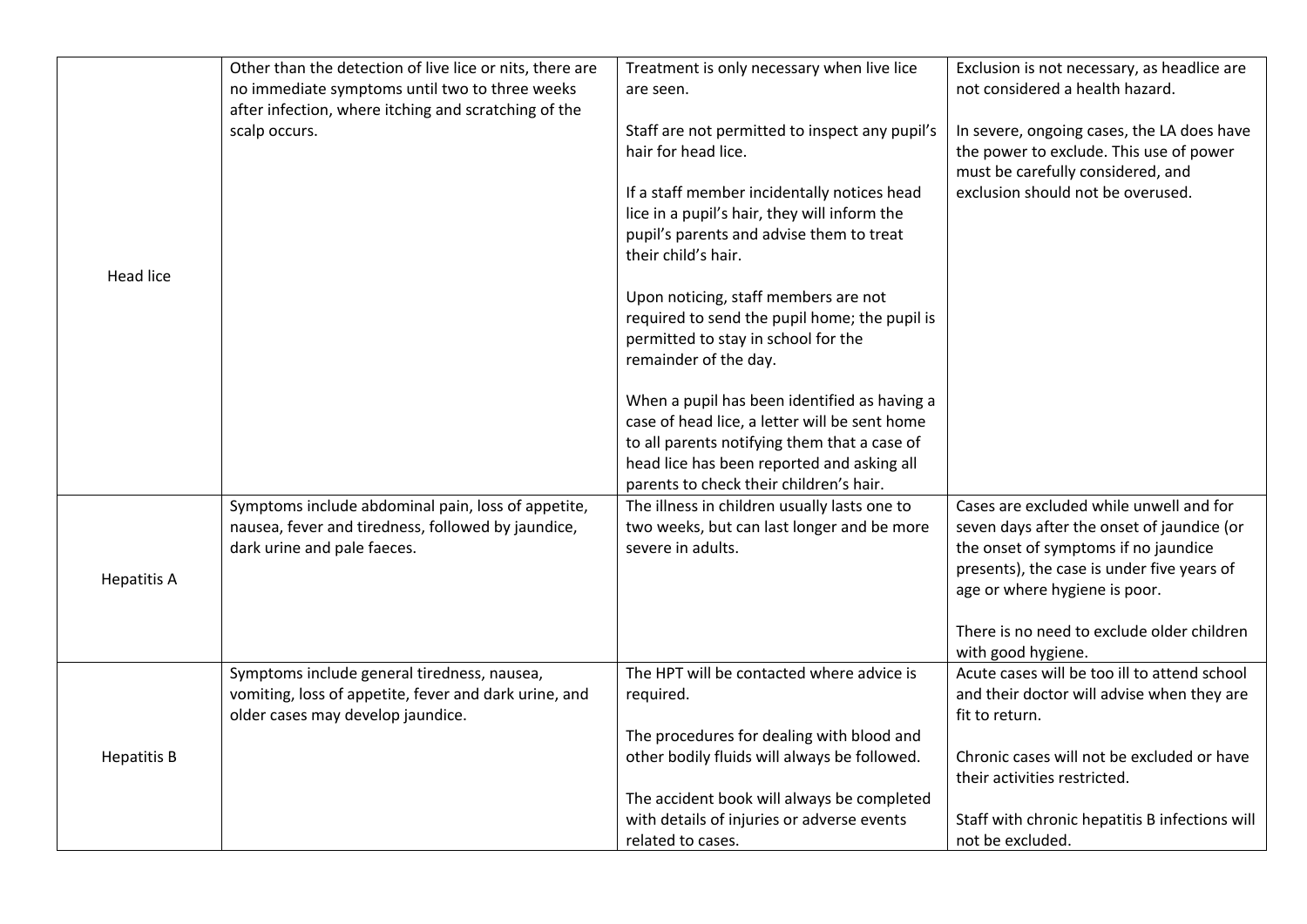| Hepatitis C | Symptoms are often vague but may include loss of<br>appetite, fatigue, nausea and abdominal pain. Less<br>commonly, jaundice may occur. | The procedures for dealing with blood and<br>other bodily fluids will always be followed.<br>The accident book will always be completed<br>with details of injuries or adverse events<br>related to cases. | Cases will not be excluded or have their<br>activities restricted.                                                    |
|-------------|-----------------------------------------------------------------------------------------------------------------------------------------|------------------------------------------------------------------------------------------------------------------------------------------------------------------------------------------------------------|-----------------------------------------------------------------------------------------------------------------------|
| Impetigo    | Symptoms include lesions on the face, flexures and<br>limbs.                                                                            | Towels, facecloths and eating utensils will<br>not be shared by pupils.<br>Toys and play equipment will be cleaned<br>thoroughly.                                                                          | Cases will be excluded until lesions have<br>healed and crusted or 48 hours after<br>commencing antibiotic treatment. |
| Influenza   | Symptoms include headache, fever, cough, sore<br>throat, aching muscles and joints, and tiredness.                                      | Those in risk groups will be encouraged to<br>have the influenza vaccine.<br>Anyone with flu-like symptoms will stay<br>home until they have recovered.<br>Pupils under 16 will not be given aspirin.      | Cases will remain home until they have<br>fully recovered.                                                            |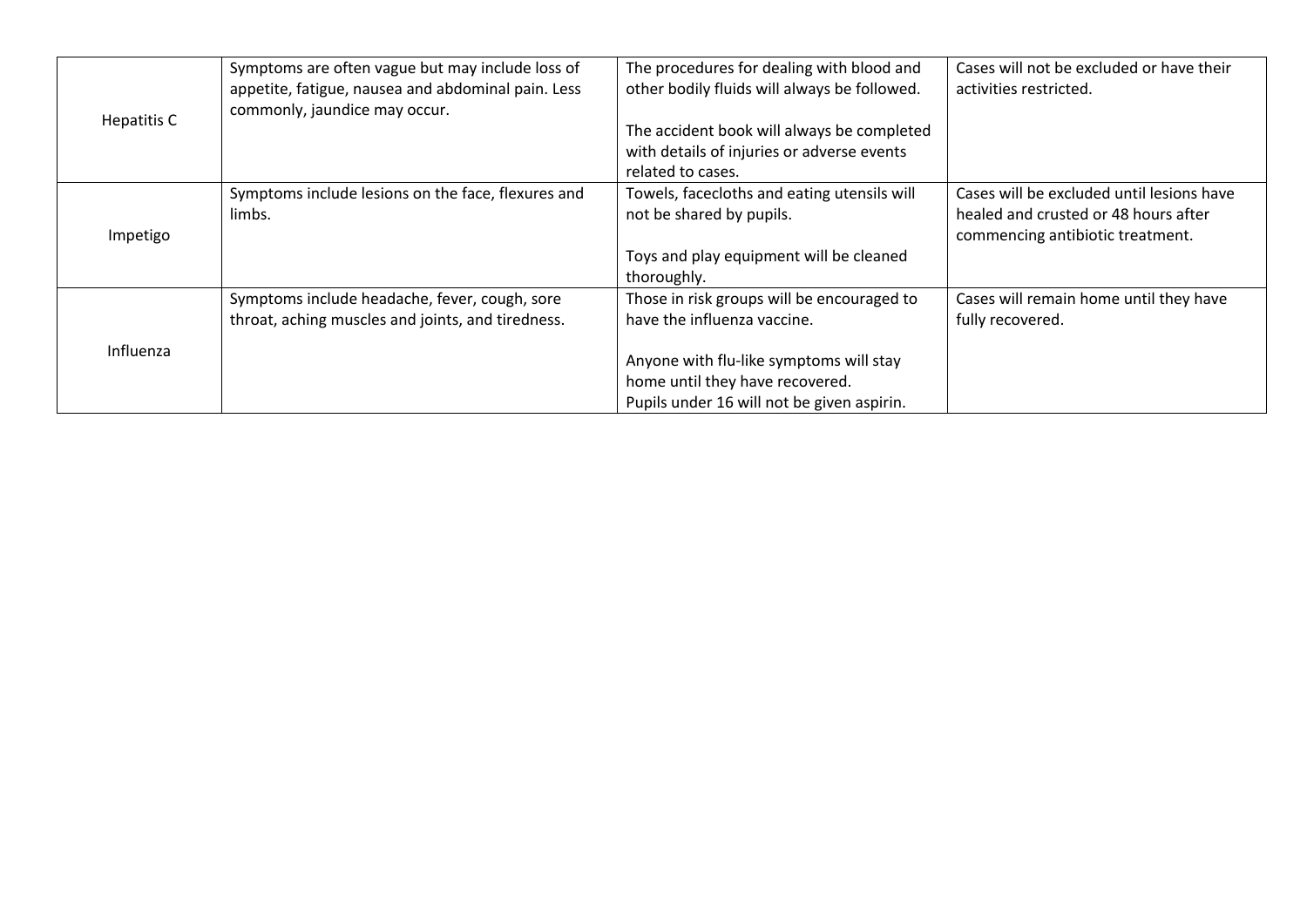| Measles                                                      | Symptoms include a runny nose, cough, conjunctivitis,<br>high fever and small white spots around the cheeks.<br>Around the third day, a rash of flat red or brown<br>blotches may appear on the face then spread around<br>the body. | All pupils are encouraged to have MMR<br>immunisations in line with the national<br>schedule.<br>Staff members should be up-to-date with<br>their MMR vaccinations.<br>Pregnant staff members and those with<br>weak immune systems will be encouraged to<br>contact their GP immediately for advice if<br>they come into contact with measles.                                                                                                 | Cases are excluded for four days after the<br>onset of a rash.                                                                                                                                                   |
|--------------------------------------------------------------|--------------------------------------------------------------------------------------------------------------------------------------------------------------------------------------------------------------------------------------|-------------------------------------------------------------------------------------------------------------------------------------------------------------------------------------------------------------------------------------------------------------------------------------------------------------------------------------------------------------------------------------------------------------------------------------------------|------------------------------------------------------------------------------------------------------------------------------------------------------------------------------------------------------------------|
| Meningitis                                                   | Symptoms include fever, severe headaches,<br>photophobia, stiff neck, non-blanching rash, vomiting<br>and drowsiness.                                                                                                                | Meningitis is a notifiable disease.                                                                                                                                                                                                                                                                                                                                                                                                             | Once a case has received any necessary<br>treatment, they can return to school.                                                                                                                                  |
| Meningococcal<br>meningitis and<br>meningitis<br>septicaemia | Symptoms include fever, severe headaches,<br>photophobia, stiff neck and a non-blanching rash.                                                                                                                                       | Medical advice will be sought immediately.<br>The confidentiality of the case will always be<br>respected.<br>The HPT and school health advisor will be<br>notified of a case of meningococcal disease<br>in the school. The HPT will conduct a risk<br>assessment and organise antibiotics for<br>household and close contacts.<br>The HPT will be notified if two cases of<br>meningococcal disease occur in the school<br>within four weeks. | When the case has been treated and<br>recovered, they can return to school.<br>Exclusion is not necessary for household or<br>close contacts unless they have symptoms<br>suggestive of meningococcal infection. |
| Meningitis (viral)                                           | Symptoms include headache, fever, gastrointestinal or<br>upper respiratory tract involvement and, in some<br>cases, a rash.                                                                                                          | The case will be encouraged to consult their<br>GP.<br>If more than once case occurs, the HPT will<br>be consulted.                                                                                                                                                                                                                                                                                                                             | No exclusion is required.                                                                                                                                                                                        |
| Meticillin resistant<br>staphylococcus<br>aureus (MRSA)      | Symptoms are rare but include skin infections and<br>boils.                                                                                                                                                                          | All infected wounds will be covered.                                                                                                                                                                                                                                                                                                                                                                                                            | No exclusion is required.                                                                                                                                                                                        |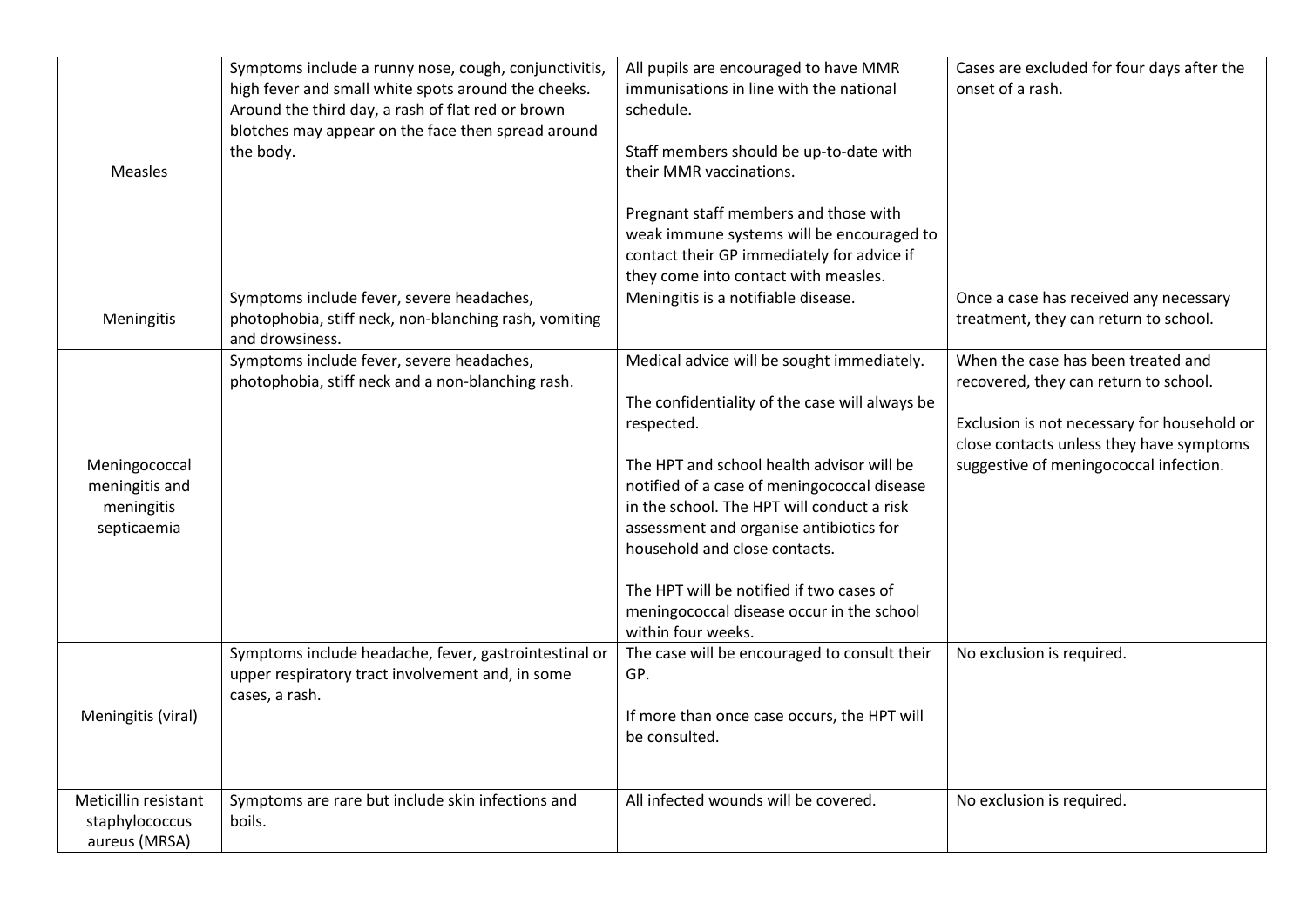|                 | Symptoms include a raised temperature and general                                                                | The case will be encouraged to consult their | Cases can return to school five days after                 |
|-----------------|------------------------------------------------------------------------------------------------------------------|----------------------------------------------|------------------------------------------------------------|
| Mumps           | malaise. Then, stiffness or pain in the jaws and neck is<br>common. Following this, the glands in the cheeks and | GP.                                          | the onset of swelling if they feel able to do<br>SO.       |
|                 | under the jaw swell up and cause pain (this can be on                                                            | Parents are encouraged to immunise their     |                                                            |
|                 | one or both sides). Mumps may also cause swelling of<br>the testicles.                                           | children against mumps.                      |                                                            |
|                 | Symptoms vary depending on the area of the body                                                                  | Pupils with ringworm of the feet will wear   | No exclusion is usually necessary.                         |
|                 | affected.                                                                                                        | socks and trainers at all times and cover    |                                                            |
| Ringworm        |                                                                                                                  | their feet during physical education.        | For infections of the skin and scalp, cases                |
|                 |                                                                                                                  |                                              | can return to school once they have<br>received treatment. |
|                 | Symptoms include severe diarrhoea, stomach cramps,                                                               | Cases will be sent home if unwell and        | Cases will be excluded until 48 hours have                 |
| Rotavirus       | vomiting, dehydration and mild fever.                                                                            | encouraged to speak to their GP.             | passed since symptoms were present.                        |
|                 | Symptoms are usually mild, with a rash being the first                                                           | MMR vaccines are promoted to all pupils.     | Cases will be excluded for six days from the               |
|                 | indication. There may also be mild catarrh, headaches                                                            |                                              | appearance of the rash.                                    |
| Rubella (German | or vomiting. There may be a slight fever and some                                                                |                                              |                                                            |
| Measles)        | tenderness in the neck, armpits or groin, and there                                                              |                                              |                                                            |
|                 | may be joint pains.                                                                                              |                                              |                                                            |
|                 | Symptoms include tiny pimples and nodules on a rash,                                                             | All household contacts and any other very    | Cases will be excluded until after the first               |
| <b>Scabies</b>  | with burrows commonly seen on the wrists, palms,                                                                 | close contacts should have one treatment at  | treatment has been carried out.                            |
|                 | elbows, genitalia and buttocks.                                                                                  | the same time as the second treatment of     |                                                            |
|                 |                                                                                                                  | the case.                                    |                                                            |
|                 |                                                                                                                  |                                              |                                                            |
|                 |                                                                                                                  | The second treatment must not be missed      |                                                            |
|                 |                                                                                                                  | and should be carried out one week after     |                                                            |
|                 |                                                                                                                  | the first treatment.                         |                                                            |